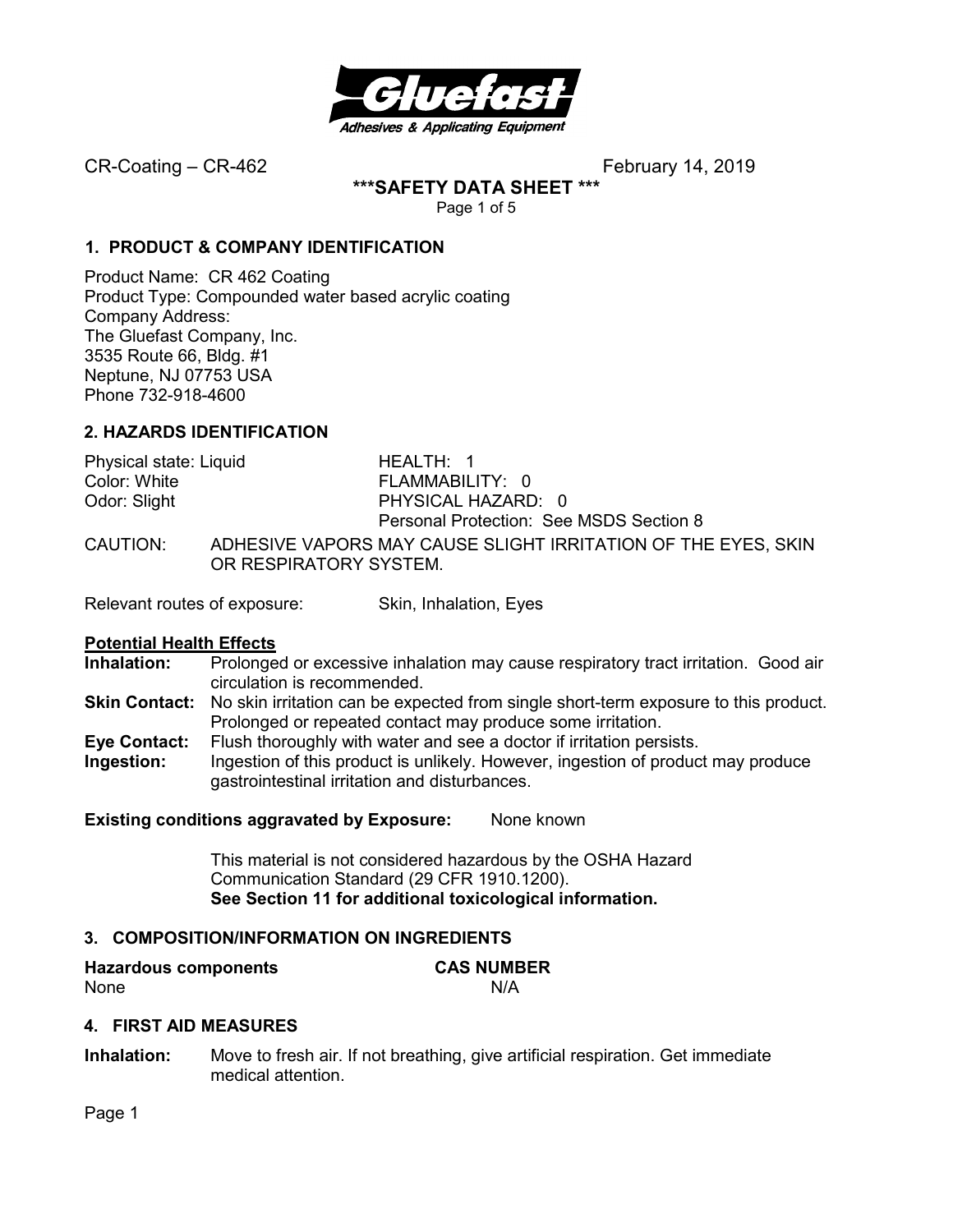

**\*\*\*SAFETY DATA SHEET \*\*\*** 

Page 2 of 5

| <b>Skin contact:</b>             | Immediately wash skin thoroughly with soap and water. Remove contaminated<br>clothing and footwear. Get immediate medical attention.                                |
|----------------------------------|---------------------------------------------------------------------------------------------------------------------------------------------------------------------|
| Eye contact:                     | Rinse immediately with plenty of water, also under the eyelids, for at least 15<br>minutes. Get immediate medical attention.                                        |
| Ingestion:                       | DO NOT induce vomiting unless directed to do so by medical personnel.<br>Never give anything by mouth to an unconscious person. Get immediate<br>medical attention. |
| <b>5. FIRE FIGHTING MEASURES</b> |                                                                                                                                                                     |

| Flash point:                          | $>100$ C ( $>212.6$ F)                                                                                                                                                     |
|---------------------------------------|----------------------------------------------------------------------------------------------------------------------------------------------------------------------------|
| Auto ignition temperature:            | Not determined                                                                                                                                                             |
| Flammable/Explosive limits - lower:   | Not determined                                                                                                                                                             |
| Flammable/Explosive limits - upper:   | Not determined                                                                                                                                                             |
| <b>Extinguishing media:</b>           | Water spray (fog), foam, dry chemical or carbon dioxide.                                                                                                                   |
| Special firefighting procedures:      | Fire fighters should wear positive pressure self-contained<br>breathing apparatus (SCBA). Wear full protective clothing.                                                   |
| Unusual fire or explosion hazards:    | This product is an aqueous mixture which will not burn. If<br>evaporated to dryness, the solid residue may pose a slight<br>fire hazard.                                   |
| <b>Hazardous combustion products:</b> | NONE HAZARDOUS – contains no known hazardous<br>ingredients as defined by the Federal Hazardous<br>Substances Act or by the Dept. of Transportation under<br>CFR Title 49. |

## **6. ACCIDENTAL RELEASE MEASURES**

Use personal protection recommended in Section 8, isolate the hazard area and deny entry to unnecessary and unprotected personnel.

| <b>Environmental precautions:</b> | Prevent further leakage or spillage if safe to do so. Do not allow<br>material to contaminate ground water system. Do not allow<br>product to enter sewer or waterways.                                                                                   |
|-----------------------------------|-----------------------------------------------------------------------------------------------------------------------------------------------------------------------------------------------------------------------------------------------------------|
| <b>Clean-up methods:</b>          | Keep unnecessary personnel away. Ensure adequate ventilation.<br>Wear appropriate protective equipment & clothing during clean-up.<br>Dispose of contaminated material as waste according to item 13.                                                     |
| <b>7. HANDLING AND STORAGE</b>    |                                                                                                                                                                                                                                                           |
| Handling:                         | Avoid contact with eyes, skin and clothing. Wash thoroughly after<br>handling. Gloves recommended. Wear proper personal protecting<br>clothing and equipment.                                                                                             |
| Storage:                          | Store at room temperature. Rotate stock using oldest material<br>first. Shelf life for opened containers is three months, unopened<br>containers six months. For safe storage, store above $0^{\circ}$ C (32 $^{\circ}$ F).<br><b>KEEP FROM FREEZING.</b> |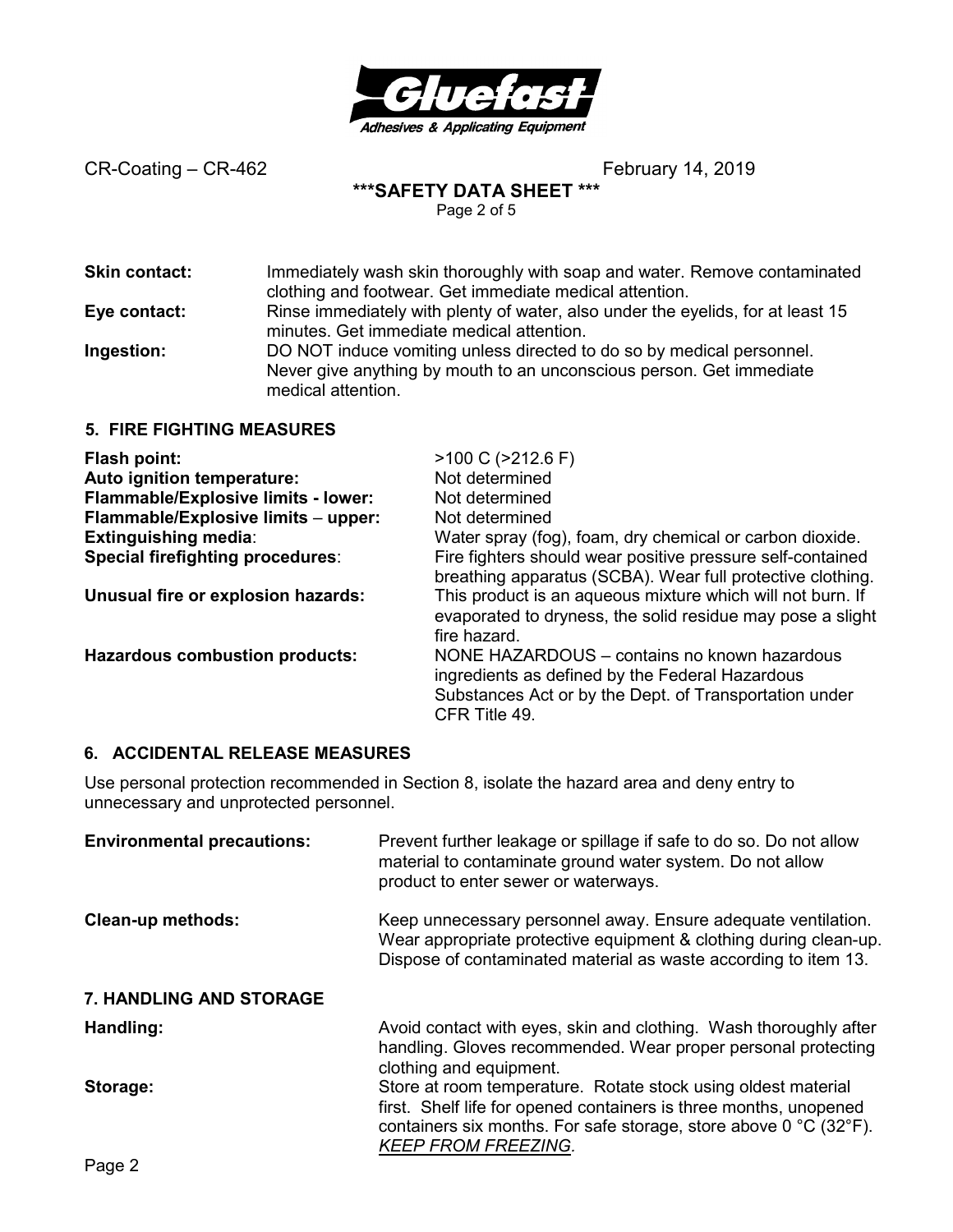

# **\*\*\*SAFETY DATA SHEET \*\*\***

Page 3 of 5

## **8. EXPOSURE CONTROLS/PERSONAL PROTECTION**

Employers should complete an assessment of all workplaces to determine the need for, and selection of, proper exposure controls and protective equipment for each task performed.

|             | <b>Hazardous components</b> |             | <b>ACGIH TLV</b> |      | OSHA PEL  AIHA WEEL  OTHER |      |
|-------------|-----------------------------|-------------|------------------|------|----------------------------|------|
| <b>None</b> |                             | <b>None</b> |                  | None | None                       | None |

| <b>Engineering controls:</b>   | Work should be done in an adequately ventilated area (i.e., ventilation<br>sufficient to maintain concentrations below one half of the PEL and<br>other relevant standards). Local exhaust ventilation is recommended<br>when general ventilation is not sufficient to control airborne<br>contamination. |
|--------------------------------|-----------------------------------------------------------------------------------------------------------------------------------------------------------------------------------------------------------------------------------------------------------------------------------------------------------|
| <b>Respiratory protection:</b> | Use NIOSH approved respirator if there is potential to exceed exposure<br>limit(s). Observe OSHA regulations for respiratory use (29 CFR)<br>1910.134).                                                                                                                                                   |
| <b>Eyeface protection:</b>     | Safety goggles or safety glasses with side shields. Full face protection<br>should be used if the potential for splashing or spraying of product<br>exists.                                                                                                                                               |
| <b>Skin protection:</b>        | Use impermeable gloves and protective clothing as necessary to<br>prevent skin contact. Wear suitable protective clothing.                                                                                                                                                                                |

## **9. PHYSICAL AND CHEMICAL PROPERTIES**

| <b>Physical state:</b>                     | Liquid                    |
|--------------------------------------------|---------------------------|
| Color:                                     | White                     |
| Odor:                                      | Slight                    |
| <b>Odor threshold:</b>                     | Not available             |
| pH:                                        | $7.5 - 8.5$               |
| Vapor pressure:                            | 17.5 mbar (20 °C (68°F))  |
| <b>Boiling point/range:</b>                | $> 100 °C$ ( $> 212 °F$ ) |
| Freezing point/ range:                     | $32^{\circ}$ F            |
| Specific gravity:                          | 1.1                       |
| Vapor density:                             | Heavier than air.         |
| Flash point:                               | $> 100 °C$ ( $> 212 °F$ ) |
| <b>Flammable/Explosive limits - lower:</b> | Not determined            |
| Flammable/Explosive limits - upper:        | Not determined            |
| <b>Autoignition temperature:</b>           | Not determined            |
| <b>Evaporation rate:</b>                   | Same as water.            |
| <b>Solubility in water:</b>                | 100% Soluble              |
| Partition coefficient (n-octanol/water):   | Not determined            |
| <b>VOC content:</b>                        | <b>Essentially Zero</b>   |
| <b>Percent Volatile:</b>                   | 46-50%                    |

Page 3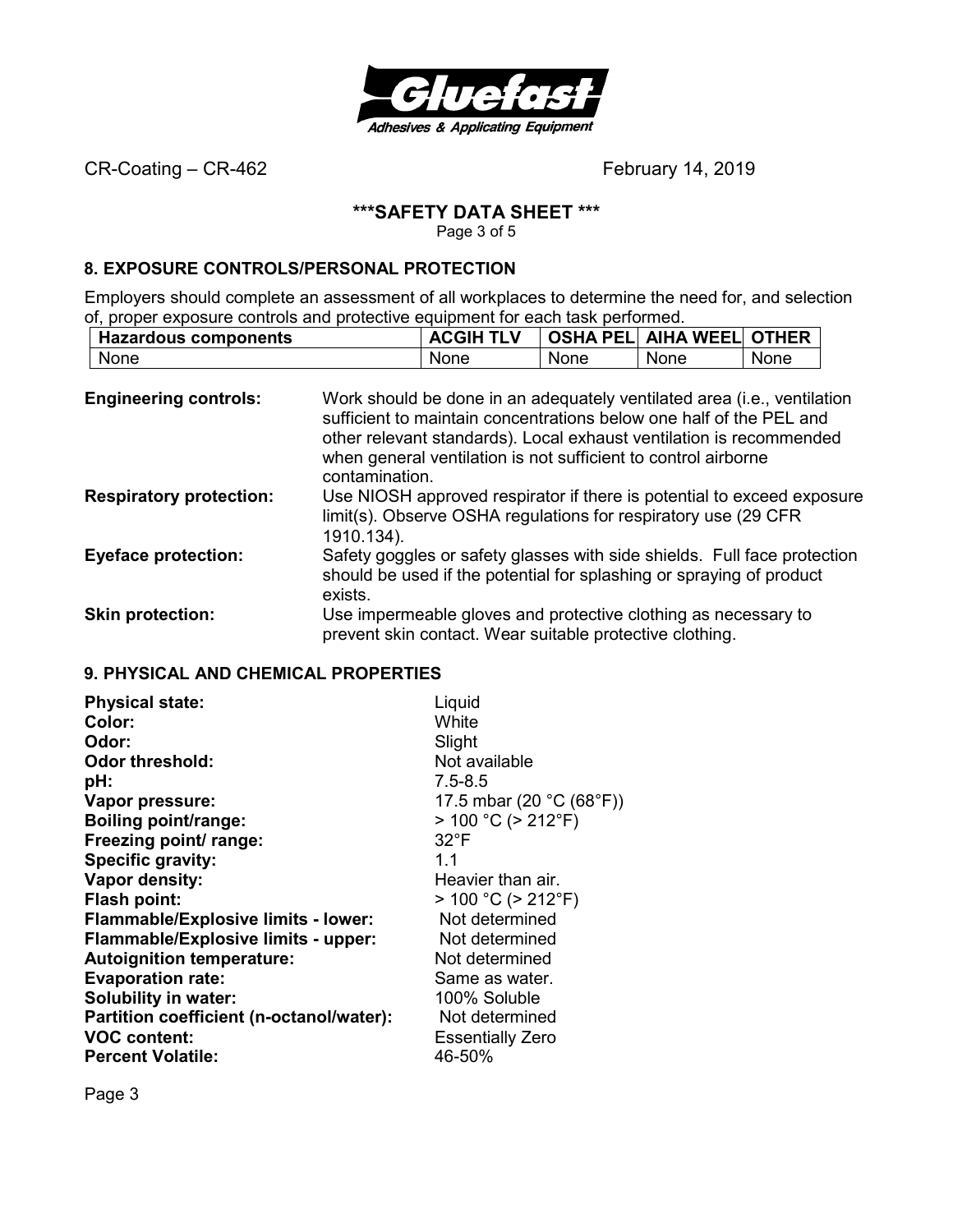

## **\*\*\*SAFETY DATA SHEET \*\*\***

Page 4 of 5

# **10. STABILITY AND REACTIVITY**

| Stability                        | Stable under normal conditions of storage & use.                                         |
|----------------------------------|------------------------------------------------------------------------------------------|
| Hazardous reactions:             | Will not occur.                                                                          |
| Hazardous decomposition products | Oxides of carbon.                                                                        |
|                                  |                                                                                          |
| Incompatible materials:          | Contact with water reactive materials (such as oleum) can cause<br>exothermic reactions. |
| Conditions to avoid:             | Do not freeze.                                                                           |

# **11. TOXICOLOGICAL INFORMATION**

| <b>Hazardous components</b> |      | NTB Carcinogen   IARC Carcinogen | <b>OSHA Carcinogen</b><br>(Specifically Regulated) |
|-----------------------------|------|----------------------------------|----------------------------------------------------|
| None                        | None | None                             | <b>None</b>                                        |
|                             |      |                                  |                                                    |
| <b>Hazardous components</b> |      | <b>Health Effects/</b>           |                                                    |
|                             |      | <b>Target Organs</b>             |                                                    |
| None                        |      | <b>None</b>                      |                                                    |
|                             |      |                                  |                                                    |

# **12. ECOLOGICAL INFORMATION**

Ecological information: Not available

## **13. DISPOSAL CONSIDERATIONS**

## **Information provided is for unused product only.**

| Recommended method of disposal: | Legal disposition of wastes is the responsibility of the |
|---------------------------------|----------------------------------------------------------|
|                                 | owner/generator of the waste. Applicable federal, state  |
|                                 | and/or local regulations must be followed during         |
|                                 | treatment, storage, or disposal of waste containing this |
|                                 | product.                                                 |
| Hazardous waste number:         | Not a RCRA hazardous waste.                              |

## **14. TRANSPORT INFORMATION**

| U.S. Department of Transportation Ground (49 CFR) |
|---------------------------------------------------|
|---------------------------------------------------|

| Proper shipping name:     | CR462GL-CR462PL-CR462DR                                                                 |
|---------------------------|-----------------------------------------------------------------------------------------|
| Hazard class or division: | <b>None</b>                                                                             |
| Identification number:    | <b>None</b>                                                                             |
| Packing group:            | Carton-5 Gallon Pail-55 Gallon Drum                                                     |
|                           | Draduat is not requisited, non bezardeus and not restricted for transport by sir en wat |

Product is not regulated, non hazardous and not restricted for transport by air or water.

Page 4